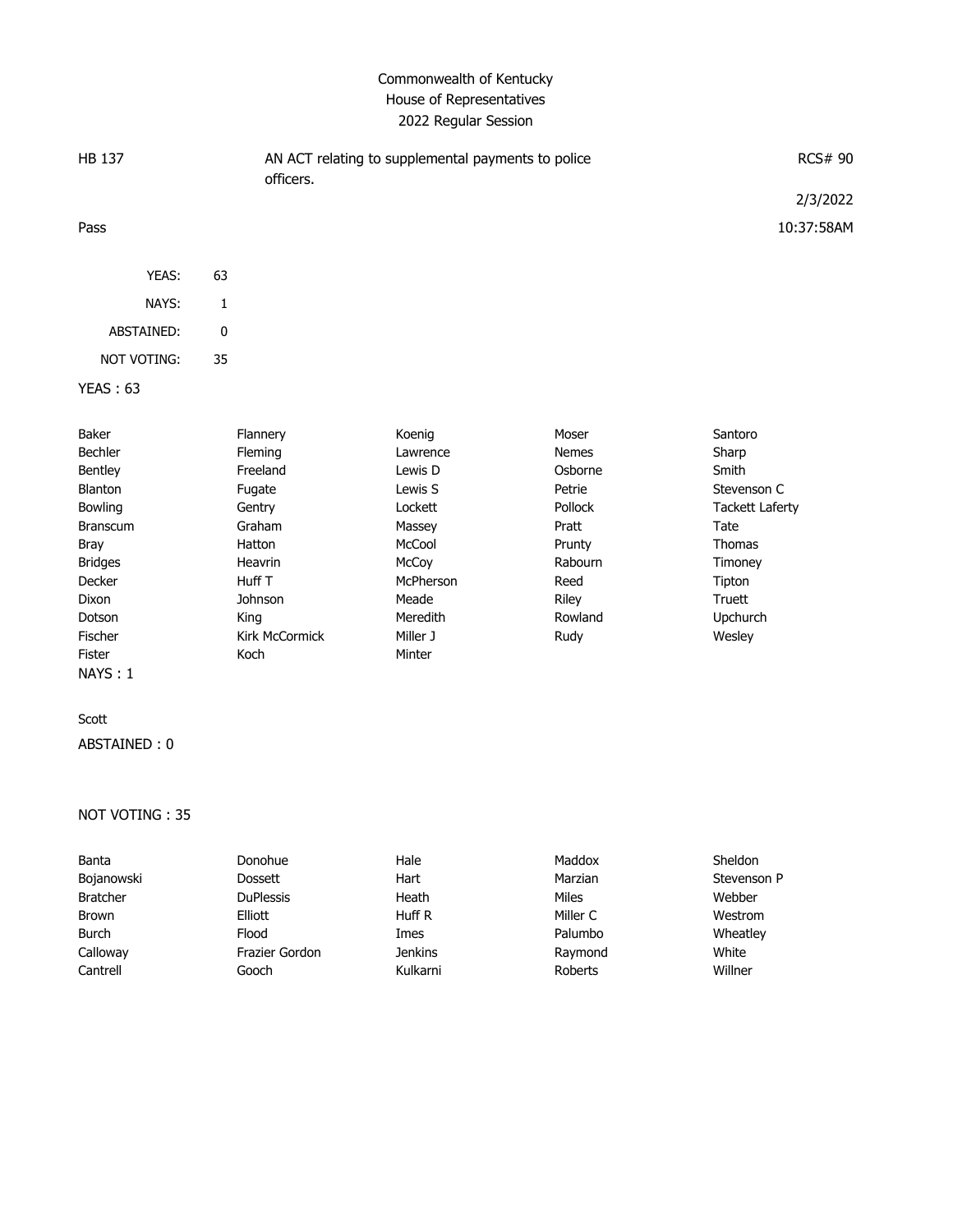# **COMMONWEALTH OF KENTUCKY SENATE 2022 Regular Session**

| <b>HB 137</b>                                                                                                 |                         | AN ACT relating to supplemental payments to police<br>officers.                                       |                                                                                            | RSN# 2219<br>3/25/2022                                                      |            |
|---------------------------------------------------------------------------------------------------------------|-------------------------|-------------------------------------------------------------------------------------------------------|--------------------------------------------------------------------------------------------|-----------------------------------------------------------------------------|------------|
| PASS HB 137 w/ scs1                                                                                           |                         |                                                                                                       |                                                                                            |                                                                             | 10:57:28AM |
| YEAS:                                                                                                         | 34                      |                                                                                                       |                                                                                            |                                                                             |            |
| NAYS:                                                                                                         | $\pmb{0}$               |                                                                                                       |                                                                                            |                                                                             |            |
| PASSES:                                                                                                       | 0                       |                                                                                                       |                                                                                            |                                                                             |            |
| NOT VOTING:                                                                                                   | $\overline{\mathbf{4}}$ |                                                                                                       |                                                                                            |                                                                             |            |
| <b>YEAS: 34</b>                                                                                               |                         |                                                                                                       |                                                                                            |                                                                             |            |
| Alvarado<br>Berg<br>Carpenter<br>Carroll<br>Douglas<br>Girdler<br>Givens<br>Harper Angel<br>Higdon<br>NAYS: 0 |                         | Howell<br>McDaniel<br>McGarvey<br>Meredith<br>Mills<br>Neal<br><b>Nemes</b><br>Parrett<br>Raque Adams | Schickel<br>Schroder<br>Smith<br>Southworth<br><b>Stivers</b><br>Storm<br>Thayer<br>Thomas | Turner<br>Webb<br>West<br>Westerfield<br>Wheeler<br>Wilson<br>Wise<br>Yates |            |
| PASSES: 0                                                                                                     |                         |                                                                                                       |                                                                                            |                                                                             |            |
| NOT VOTING: 4                                                                                                 |                         |                                                                                                       |                                                                                            |                                                                             |            |
| Castlen                                                                                                       |                         | Embry                                                                                                 | Hornback                                                                                   | Kerr                                                                        |            |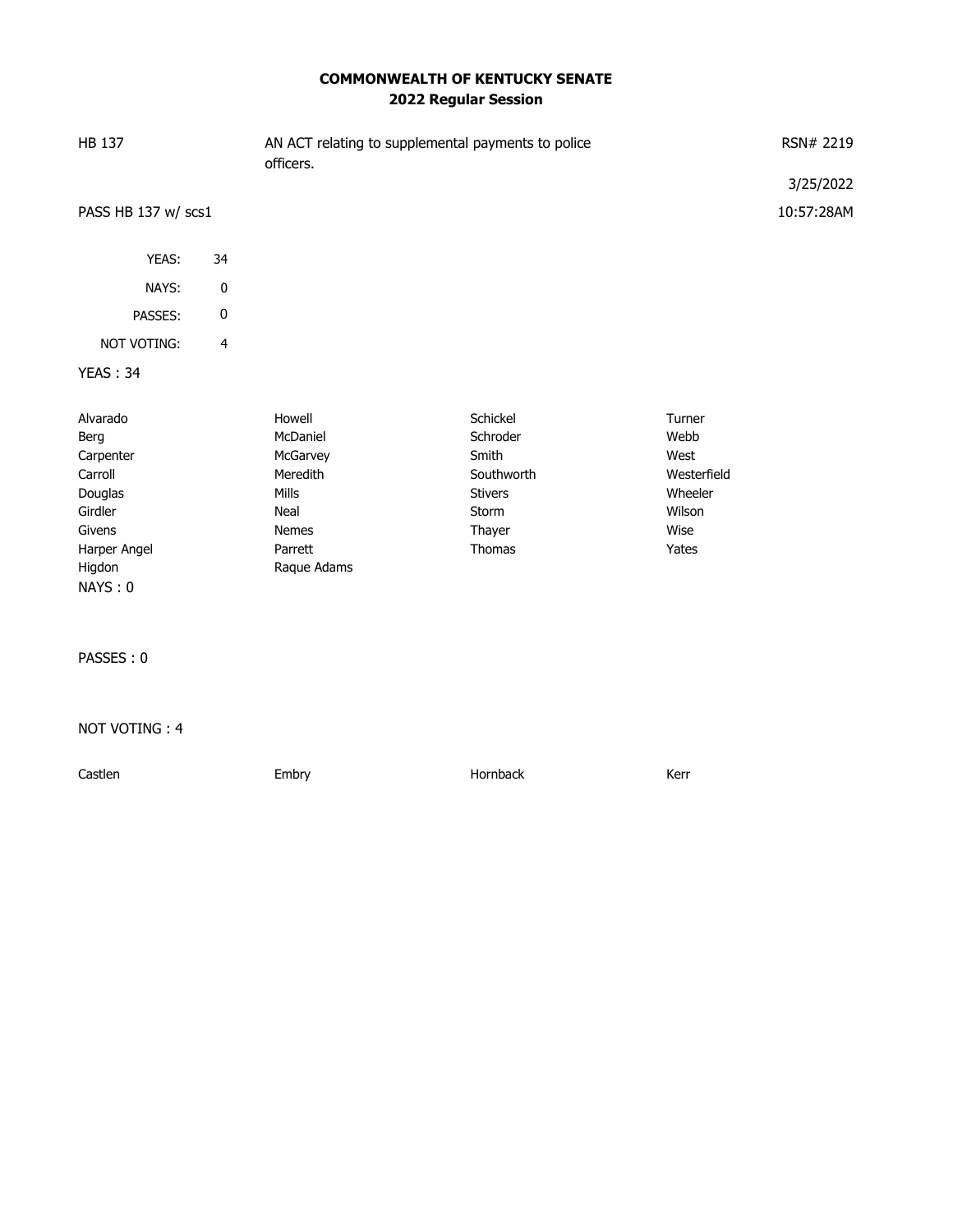# **COMMONWEALTH OF KENTUCKY SENATE 2022 Regular Session**

| <b>HB 137</b>                                                                                    |            | AN ACT relating to supplemental payments to police<br>officers.                        | RSN# 2451                                                                    |                                                                    |            |
|--------------------------------------------------------------------------------------------------|------------|----------------------------------------------------------------------------------------|------------------------------------------------------------------------------|--------------------------------------------------------------------|------------|
|                                                                                                  |            |                                                                                        |                                                                              |                                                                    | 4/14/2022  |
| FINAL PASSAGE HB 137 w/ fccr1                                                                    |            |                                                                                        |                                                                              |                                                                    | 8:35:03 PM |
| YEAS:                                                                                            | 30         |                                                                                        |                                                                              |                                                                    |            |
| NAYS:                                                                                            | $\pmb{0}$  |                                                                                        |                                                                              |                                                                    |            |
| PASSES:                                                                                          | $\sqrt{5}$ |                                                                                        |                                                                              |                                                                    |            |
| NOT VOTING:                                                                                      | 3          |                                                                                        |                                                                              |                                                                    |            |
| <b>YEAS: 30</b>                                                                                  |            |                                                                                        |                                                                              |                                                                    |            |
| Alvarado<br>Carpenter<br>Carroll<br>Castlen<br>Douglas<br>Girdler<br>Givens<br>Higdon<br>NAYS: 0 |            | Howell<br>McDaniel<br>McGarvey<br>Meredith<br>Mills<br>Nemes<br>Parrett<br>Raque Adams | Schickel<br>Schroder<br>Smith<br><b>Stivers</b><br>Storm<br>Thayer<br>Thomas | Turner<br>Webb<br>West<br>Westerfield<br>Wheeler<br>Wilson<br>Wise |            |
| PASSES: 5                                                                                        |            |                                                                                        |                                                                              |                                                                    |            |
| Berg<br>Harper Angel<br>NOT VOTING: 3                                                            |            | Neal                                                                                   | Southworth                                                                   | Yates                                                              |            |
| Embry                                                                                            |            | Hornback                                                                               | Kerr                                                                         |                                                                    |            |